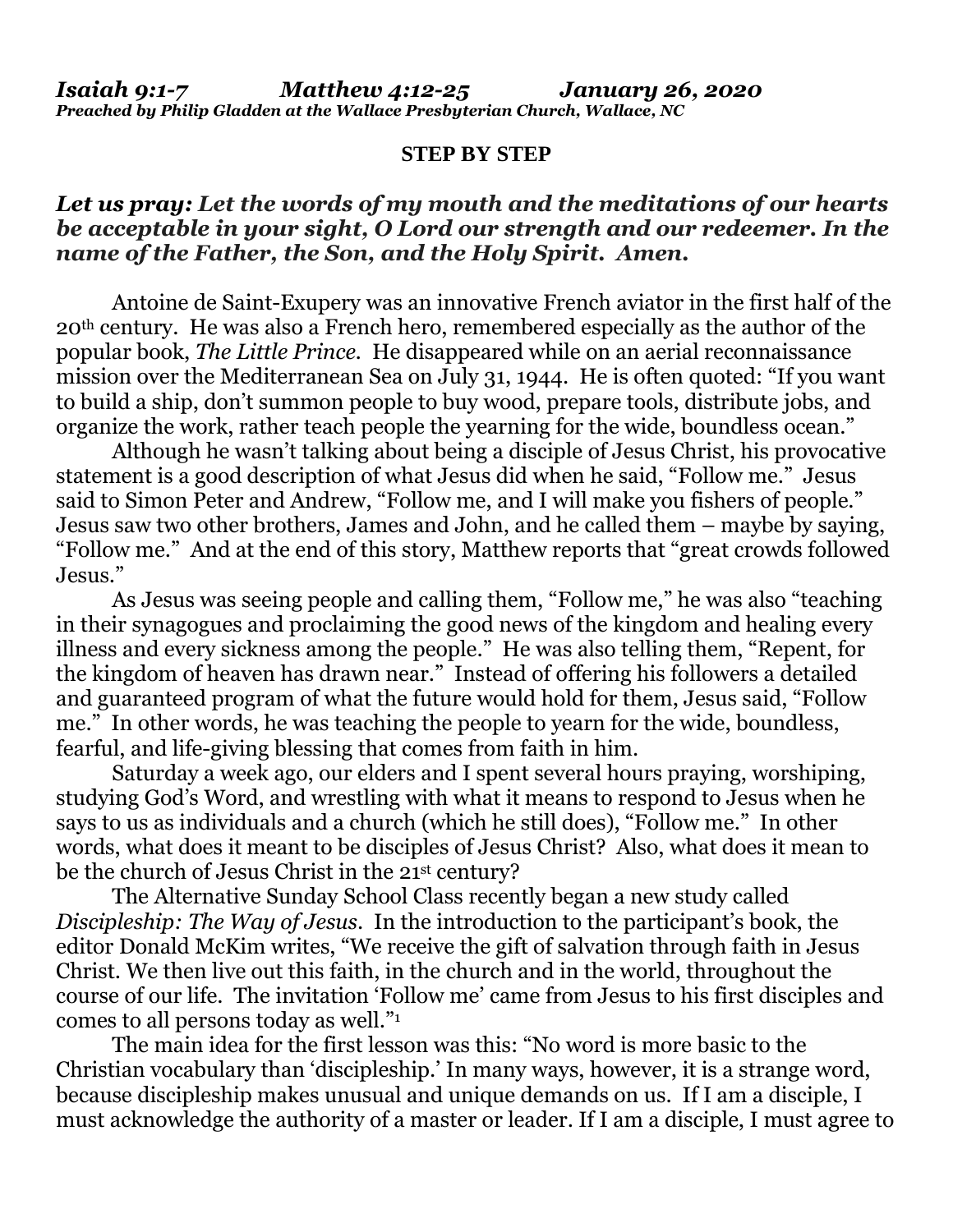submit to the guidance and correction of the community that is organized around this master and to whom I also wish to belong. If I am a disciple, I must commit myself to practicing a way of life that will deepen my distinctive identity as a follower of this master and as a member of this community."<sup>2</sup>

At Tuesday night's session meeting, we read some stories from the Old and New Testaments:

- from Exodus 13, about the Lord going in front of his people in a pillar of cloud by day, to lead them along the way, and in a pillar of fire by night, to give them light, so that they might travel by day and by night. We heard that "neither the pillar of cloud by day nor the pillar of fire by night left its place in front of the people." (13:21-22)
- from Matthew 4, today's story about Jesus calling Simon and Andrew and James and John and saying, "Follow me." And, Matthew tells us, Simon and Andrew left their nets and followed him; James and John left the boat and their father, and followed him. (4:18-22)
- from Matthew 9, where Jesus saw a man called Matthew sitting at the tax table. Jesus said to him, "Follow me." And Matthew got up and followed him. (9:9)
- and from Matthew 28:16-20, where Jesus tells his disciples to "Go go and baptize and teach and make disciples." And, reminiscent of the pillar of cloud and fire that never left its place in front of the people, Jesus promises, "And remember, I am with you always, to the end of the age." (28:20)

The Bible is full of stories about God calling people to different tasks. Most of the jobs were difficult, counter-cultural, rock-the-boat, do-things-in-adifferent-way undertakings. Many of the people who are called by God in the scriptures try hard to get out of God's claim on their lives. Moses says, "I'm not a good speaker." Jeremiah says, "I'm just a youth." Jonah hops on a ship headed in the opposite direction. Elijah runs out into the wilderness and hides for his life. Ananias is scared to go to Damascus and take care of Saul. And the list goes on and on. . .

But there's not a single story in the Bible about God letting his people down when he calls them. God is always out in front of the people, leading them, showing them the way, giving them what they need to do the job he has called them to do. And, then, when the time was right, God sent his own Son to continue the call – "Follow me" – and this is a call that is followed by the faithful promise, "Emmanuel, God-with-us, I am with you until the end of the age."

When the elders and I were talking Saturday morning about what it means to be faithful disciples and what it will take for us to be Christ's faithful church in the 21st century, one of the elders said, "It's going to take unconditional trust in God." Isn't that exactly what Jesus is calling for when he says to Simon Peter and Andrew and James and John and Matthew, "Follow me"? I imagine if those first disciples had asked Jesus, "What are we going to do?" instead of giving them a detailed itinerary and strategic plan, he would have said something like, "Come and see. Trust me. Keep your eyes open. Watch what I do." And, in fact, later on, when Jesus sent his disciples out two by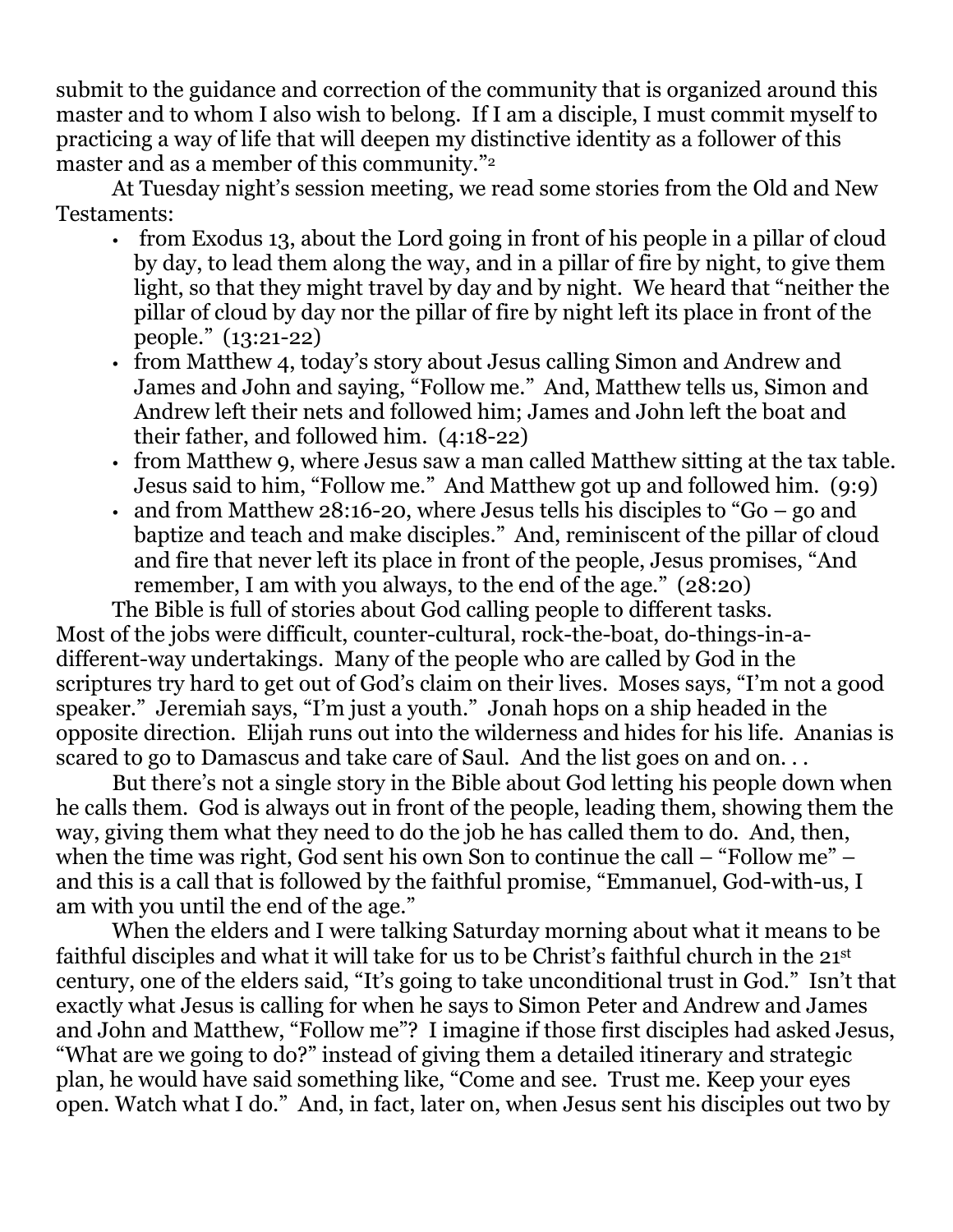two, he sent them out to do the very things he himself had been doing – preaching and teaching and healing and proclaiming the kingdom of God.

Now, let's bring the story to bear on our lives and our church in the 21st century. Although circumstances may have changed in the last 2000 years, Jesus' call to us is the same as his call to those fishermen by the lake: "Follow me." And, if we're really honest, most of the time we're a lot like those characters in the Bible who answered God's call, at least initially, with all of the reasons they couldn't possibly go where God was calling them to go or do what God was calling them to do.

Our excuses might be more along the lines of:

- Who me? Are you sure you've got the right person, God?
- Oh, we've never done it that way before, God!
- What would people think if I did that, God?
- $\cdot$  God, where are we going to find the time, the people, the money, the energy  $\dots$ to do what you're calling us to do?
- You want us to do *what*, God?
- No, God, it's like this. See, we've already figured out what we want to do. Now we're going to ask you to bless the plans we've already made. What? Your call is different? Now wait a minute, God . . .
- What do you mean, Go? If people want to be a part of what we're doing here, they know where to find us. After all, we've been on this corner for over 135 years!

Dr. Martin Luther King, Jr. described faith as "taking the first step even when you don't see the whole staircase." That's a very good description of the beginning of the faith journey of Simon Peter and Andrew and James and John. They left their nets, they left their boat, and they followed Jesus. "O Lord, with Your eyes You have searched me And while smiling have spoken my name Now my boat's left on the shoreline behind me By Your side I will seek other seas."

The elders and I have made a covenant to read and discuss a book during 2020 as we seek to be faithful spiritual leaders for our congregation. The book is called *Shift: Three Big Moves for the 21st Century Church*. It's not a how-to book about church growth or new church programs or guaranteed formulas for success. The author wants to help us embrace our identities as disciples of Jesus Christ, be excited to join God on mission in the world, and be covenant partners with each other on this journey of faith.

On page 2 of the book, Mark Tidsworth asks the basic question – "What does it mean to be a disciple of Jesus Christ?" That was the underlying question for our session retreat discussions and our worship at the session meeting Tuesday night. That's the question we will be exploring this year, and you are invited to join us in seeking the answer.

The author writes, "What does it mean, now, to follow Jesus Christ? When we orient our lives around Jesus, how do our lives take shape? When we explore the Way of Jesus as described in the gospels, what do we find – and then how do we live that? Just what does it mean to live in the robust Way of Jesus Christ?"<sup>3</sup>